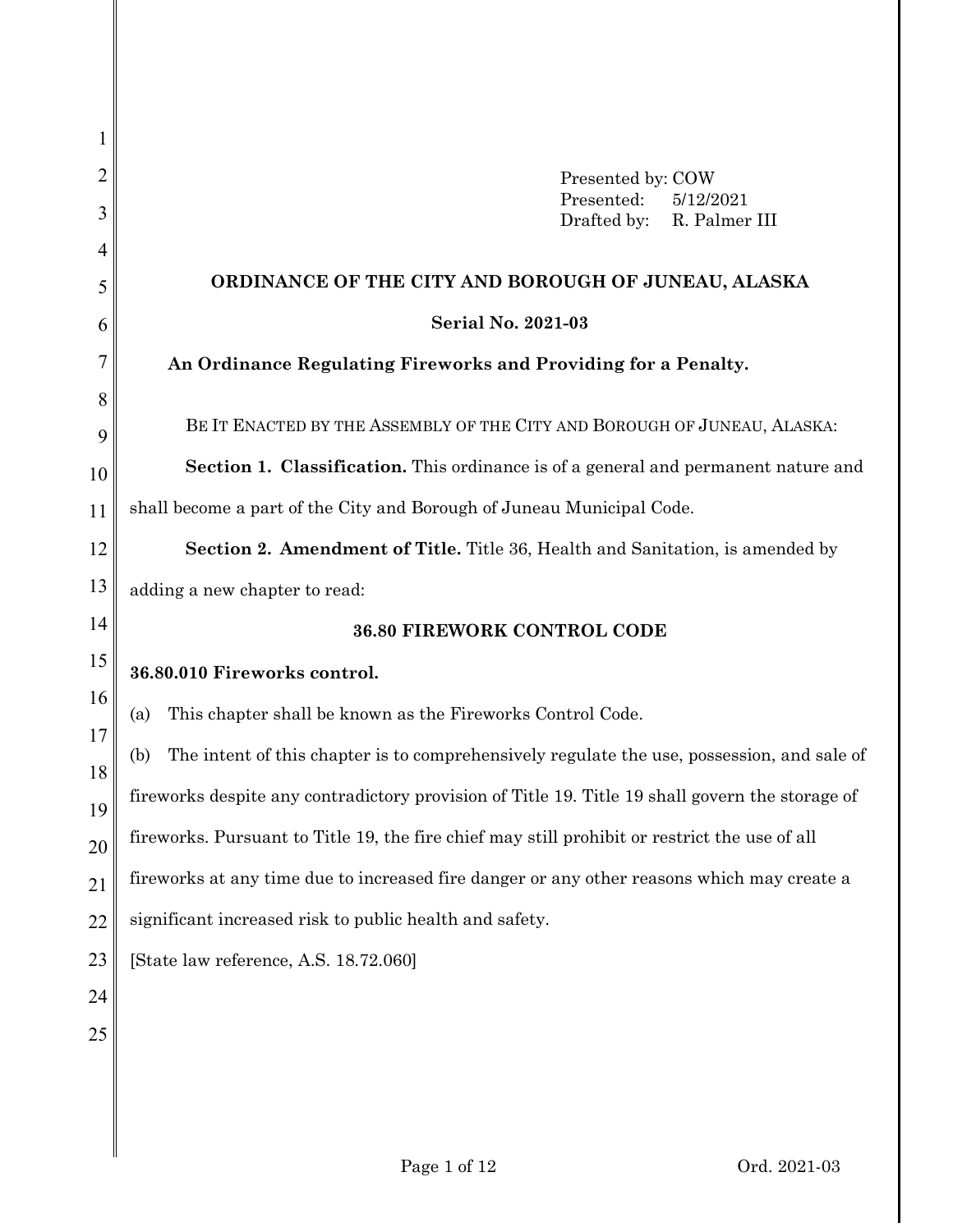## **36.80.020 Fireworks prohibition and exceptions.**

(a) General Prohibition. Except as specifically provided below, the use of a firework is prohibited within the City and Borough of Juneau.

(b) Exceptions.

(1) Concussive Fireworks. A person may use concussive fireworks for personal use when all three conditions are met: (i) on private property with the permission of the property owner or on designated public property, (ii) outside the fire service area, and (iii) only on New Year's and Fourth of July as defined by this chapter.

13 14 (2) Holiday Fireworks. A person may use holiday fireworks on private property with the permission of the property owner or on designated public property (i) inside the fire service area only on New Year's and Fourth of July as defined by this chapter; or (ii) outside the fire service area year-round from 10:00 AM to 10:00 PM.

(3) Allowable Fireworks. A person may use allowable fireworks on private property with the permission of the property owner or on designated public property (i) on New Year's and Fourth of July as defined by this chapter, or (ii) year-round from 10:00 AM to 10:00 PM.

(4) Year-round Outside the Roaded Service Area. A person may use concussive, holiday, and allowable fireworks for personal use on private property with the permission of the property owner or on designated public property outside the roaded service area.

22 23 24 (5) Public Display. A person or entity holding a valid firework display permit issued by the City and Borough of Juneau and the State may provide a public display of fireworks consistent with the permit.

15

16

17

18

19

20

21

25

1

2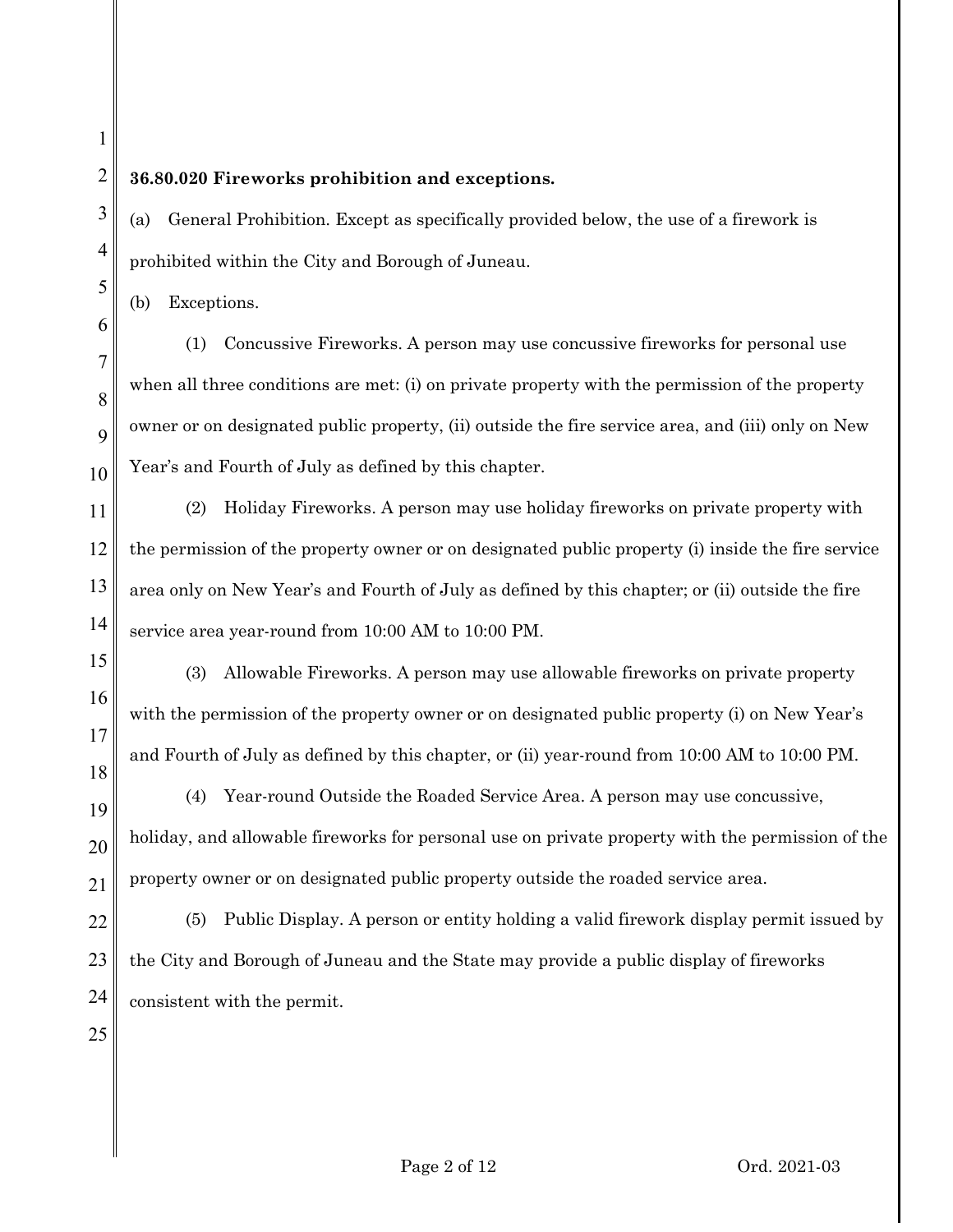1 2 3 4 5 6 7 8 9 10 11 12 13 14 15 16 17 18 19 20 21 22 23 24 25 (6) Official Use. Employees, contractors, and permittees of the City and Borough of Juneau, State, or any federal agency may use fireworks in the interest of public safety or wildlife control, including at the solid waste facility and the Juneau International Airport. (c) Violations. A violation of this section is an infraction. **36.80.030 City and Borough of Juneau fireworks display permit.** (a) The fire chief, or designee, may issue a pyrotechnic permit for public fireworks displays, provided the following conditions are satisfied: (1) Dates, times, and location of the proposed display(s); and (2) That all required state licenses or permits have been procured (e.g. State of Alaska Fireworks Display Permit); and (3) That a policy or certified true copy of a policy of public liability insurance and products liability insurance coverage provided by the applicant or his or her employer has been filed with the City and Borough of Juneau Risk Manager, which provides for both accident and occurrence coverage in the amount of at least one million dollars for bodily injury and death and at least five hundred thousand dollars for property damage; and (4) That the fireworks display is to be conducted by a State of Alaska licensed pyrotechnic operator; and (5) That the CBJ fireworks display permit expires no longer than thirty days from the date of issuance. (b) Upon receipt of an application for a CBJ fireworks display permit, the fire chief shall review the application for completeness and send the application out for agency review, including to the Juneau Police Department, CBJ Risk Manager, CBJ Manager's Office, and to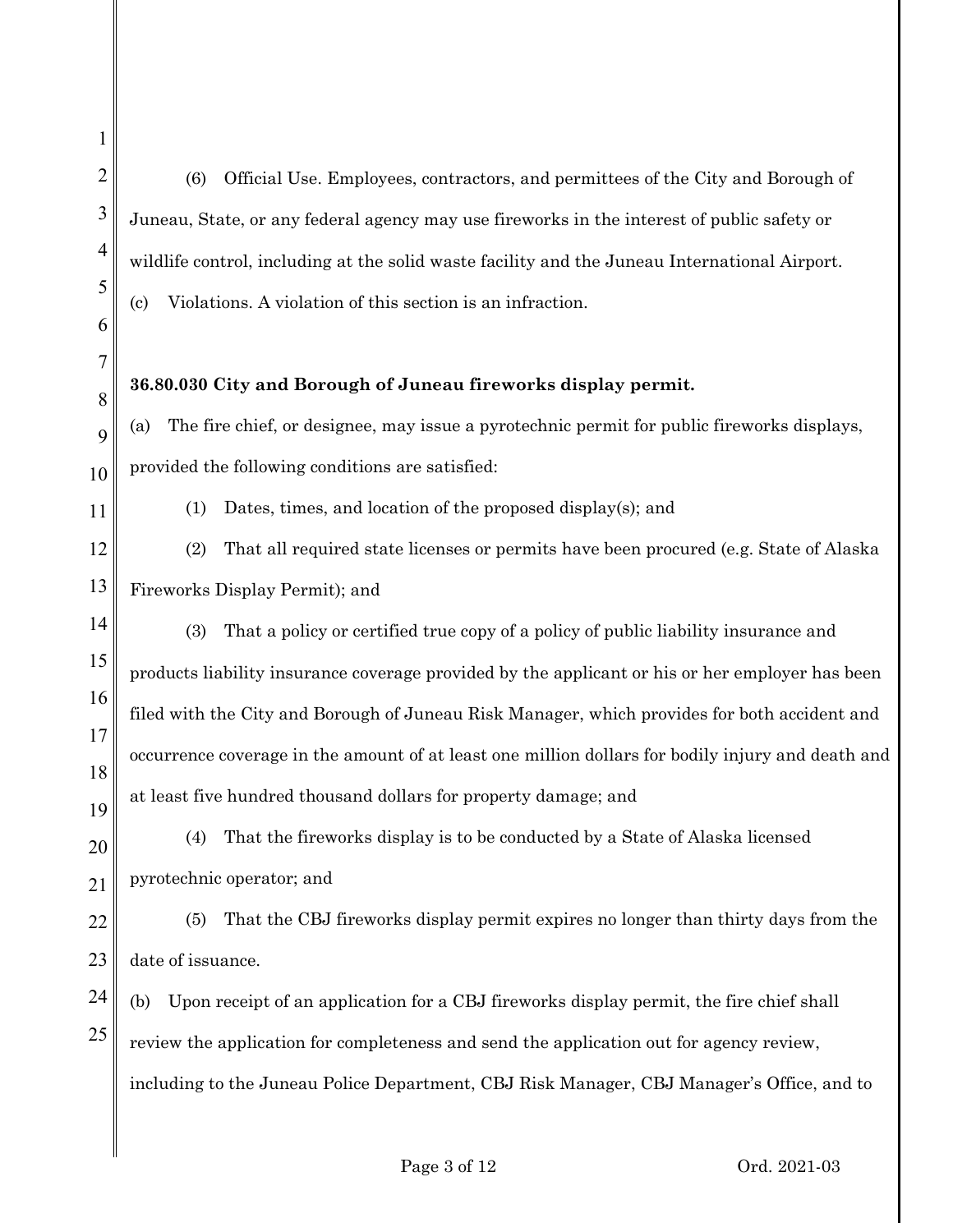1

the State fire marshal. The agency review should occur within two weeks. Upon the fire chief's determination that the application is complete, in consideration of the agency comments, the fire chief may approve the application, approve the application with conditions, or deny the application. If the fire chief imposes conditions or denies the application, the fire chief must articulate what public health, safety, or welfare reasons support the denial or imposition of conditions.

**36.80.040 Sale of fireworks.**

(a) Prohibition. The sale of fireworks, display of fireworks for sale, offer to sell, or possess with intent to sell fireworks is prohibited

(1) within the fire service area;

(2) outside of the fire service area unless authorized by a retail firework permit from the City and Borough of Juneau. A government vendor, including a federally recognized tribal government, is exempt from the permit requirement.

- (b) Violation. A violation of this section is a Class B misdemeanor.
- **36.80.045 City and Borough of Juneau retail firework permit.**
- (a) A person may sell or offer for sale fireworks when all of the conditions are satisfied:
	- (1) The retail store is located outside the fire service area;
	- (2) The vendor has received a retail firework permit from the State of Alaska;
		- (3) The fire chief approves and issues a CBJ retail firework permit;
		- (4) Only saleable fireworks are sold or offered for sale;
		- (5) The Juneau area fire danger is low or moderate; and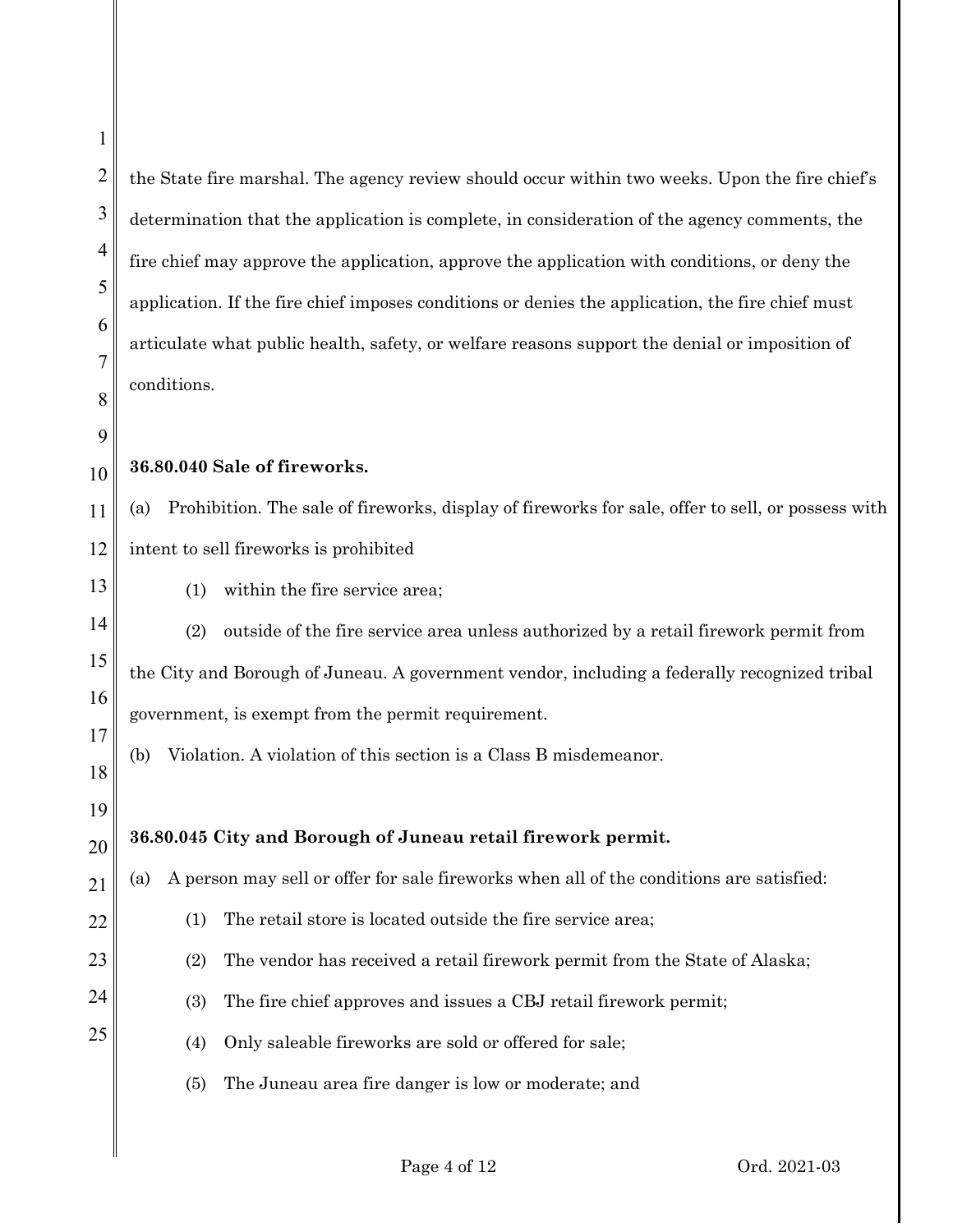(6) The vendor confirms each buyer is 18 year of age or older. A vendor is prohibited from giving fireworks to a person under 18 year of age.

4 5 6 7 8 9 10 11 12 13 14 15 16 17 18 (b) Fire Chief Review. Upon receipt of an application for a CBJ retail fireworks permit, the fire chief shall review the application for completeness. The application must include the same information submitted to the State of Alaska for an A.S. 18.72.020 permit. The fire chief's review should occur within two weeks. The fire chief may approve the application, approve the application with conditions, or deny the application. If the fire chief imposes conditions or denies the application, the fire chief must articulate what public health, safety, or welfare reasons support the denial or imposition of conditions. An applicant aggrieved by a decision of the fire chief may appeal to the manager whose decision shall constitute final agency action. (c) Duration. A CBJ retail firework permit shall expire 12 months from the date the fire chief issues it. The fire chief may temporarily revoke a CBJ retail firework permit upon notice to the applicant that fire danger conditions are high, very high, or extreme. The fire chief may also revoke a CBJ retail firework permit upon violation of a condition of the permit, violation of this chapter, violation of A.S. 18.72, or violation of Title 19.

[State law reference A.S. 18.72.010—020]

19 20

1

2

3

## 21 **36.80.050 Possession of fireworks.**

22 23 24 25 (a) Possession of Saleable Fireworks. Except as pursuant to a valid permit, or similar authorization, by the City and Borough of Juneau, State, or federal agency, a person must not possess more than 75 gross pounds of saleable fireworks. The gross weight of fireworks includes the combined weight of each individual firework. All fireworks must be stored and transported consistent with Title 19, State, and federal law.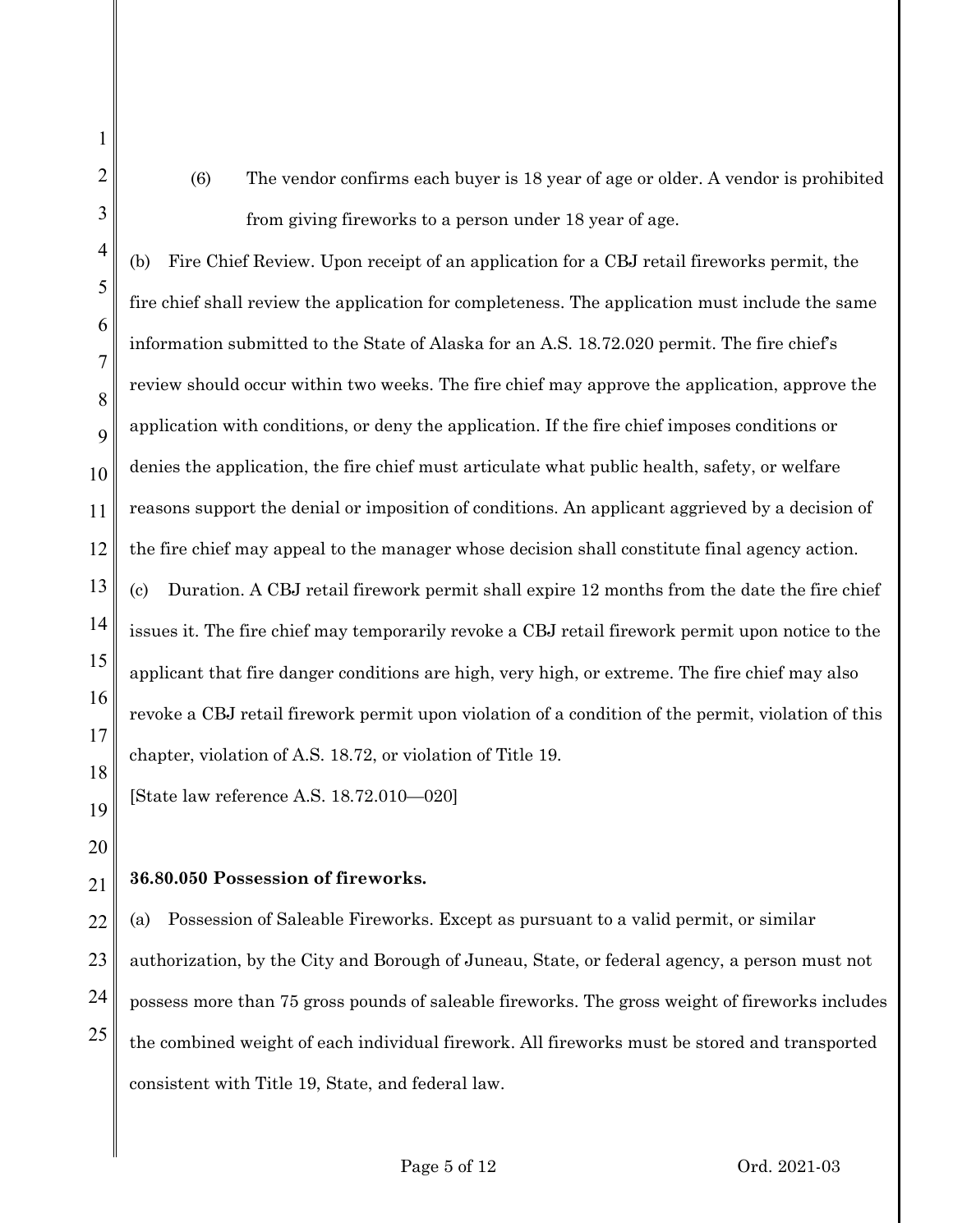- (b) Possession of Dangerous Fireworks. Except as pursuant to a valid permit, or similar authorization, issued by the City and Borough of Juneau, State, or federal agency, a person must not possess dangerous fireworks.
- (c) Commercial Transportation. Consistent with federal and state law, a contract or common carrier may transport saleable fireworks in excess of the amount listed in subsection (a).

(d) Violation. A violation of this section is an infraction.

[Federal law reference 18 U.S.C. 836]

10

1

2

3

4

5

6

7

8

9

## 11 **36.80.060 Miscellaneous fireworks provisions.**

12 13 14 15 16 17 18 19 (a) It is unlawful for any person under the influence of any alcoholic beverage, intoxicating liquor, marijuana, controlled substance as defined in AS 28.33.190, or illegal drug to use a firework. In addition to other indicators, a person is under the influence of alcohol if a chemical test determines that at the time the test is administered, there is 0.08 percent or more, by weight, of alcohol in the person's blood or 80 milligrams or more of alcohol per 100 milliliters of blood, or when there is 0.08 grams or more of alcohol per 210 liters of the person's breath. (b) It is unlawful for any person to use or attempt to use a firework in any manner that could reasonably cause harm to life or property.

21 (c) Violation. A violation of this section is an infraction.

22

20

## 23 **36.80.070 Definitions.**

24 For the purposes of this chapter, the following definitions apply:

25 *Allowable firework* means a saleable firework and limited to the following:

(A) Reserved;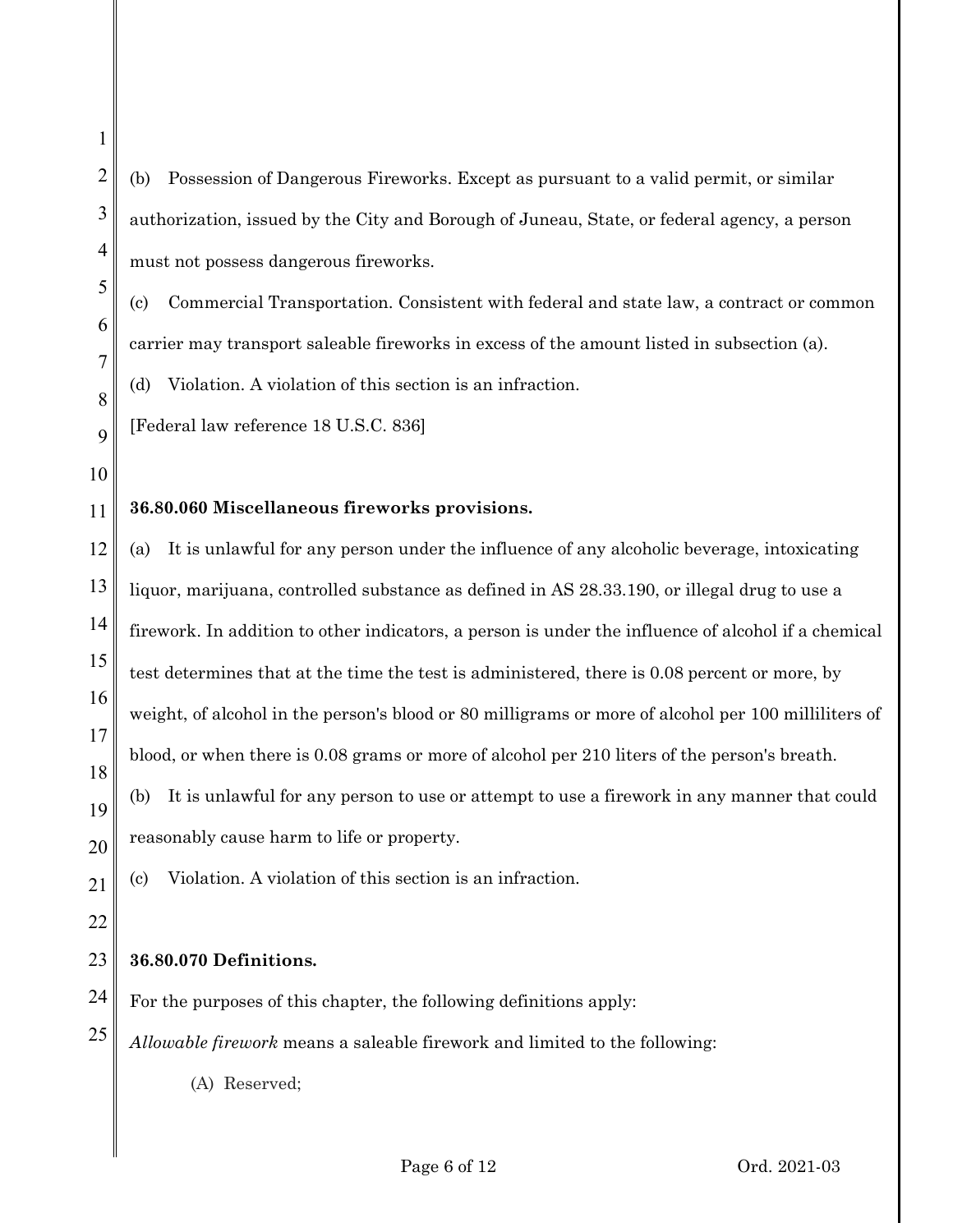| 1        |                                                                                                 |
|----------|-------------------------------------------------------------------------------------------------|
| 2        | (B) Reserved;                                                                                   |
| 3        | (C) Reserved;                                                                                   |
| 4        | (D) Cylindrical fountains, total pyrotechnic composition not to exceed 75 grams each in         |
| 5        | weight, and the inside tube diameter not to exceed $\frac{3}{4}$ inch;                          |
| 6        | (E) Cone fountains, total pyrotechnic composition not to exceed 50 grams each in                |
| 7<br>8   | weight;                                                                                         |
| 9        | (F) Wheels, total pyrotechnic composition not to exceed 60 grams for each driver unit or        |
| 10       | 240 grams for each complete wheel, and the inside tube diameter of driver units not to          |
| 11       | exceed 1/2 inch;                                                                                |
| 12       | (G) Illuminating torches and colored fire in any form, total pyrotechnic composition not        |
| 13       | to exceed 100 grams each in weight;                                                             |
| 14       | (H) Dipped sticks, the pyrotechnic composition of which contains chlorate or                    |
| 15       | perchlorate, that do not exceed five grams, and sparklers, the composition of which does        |
| 16       | not exceed 100 grams each and that contains no magnesium or magnesium and a                     |
| 17       | chlorate or perchlorate;                                                                        |
| 18       | Reserved;<br>(I)                                                                                |
| 19       | Reserved;<br>(J)                                                                                |
| 20<br>21 | (K) Novelties consisting of two or more devices enumerated in this paragraph when               |
| 22       | approved by the Bureau of Explosives.                                                           |
| 23       |                                                                                                 |
| 24       | Concussive firework means a saleable firework (i) that has an inside tube diameter greater than |
| 25       | $\frac{3}{4}$ inch or (ii) that is a mine and shell of which the mortar is an integral part.    |
|          |                                                                                                 |
|          |                                                                                                 |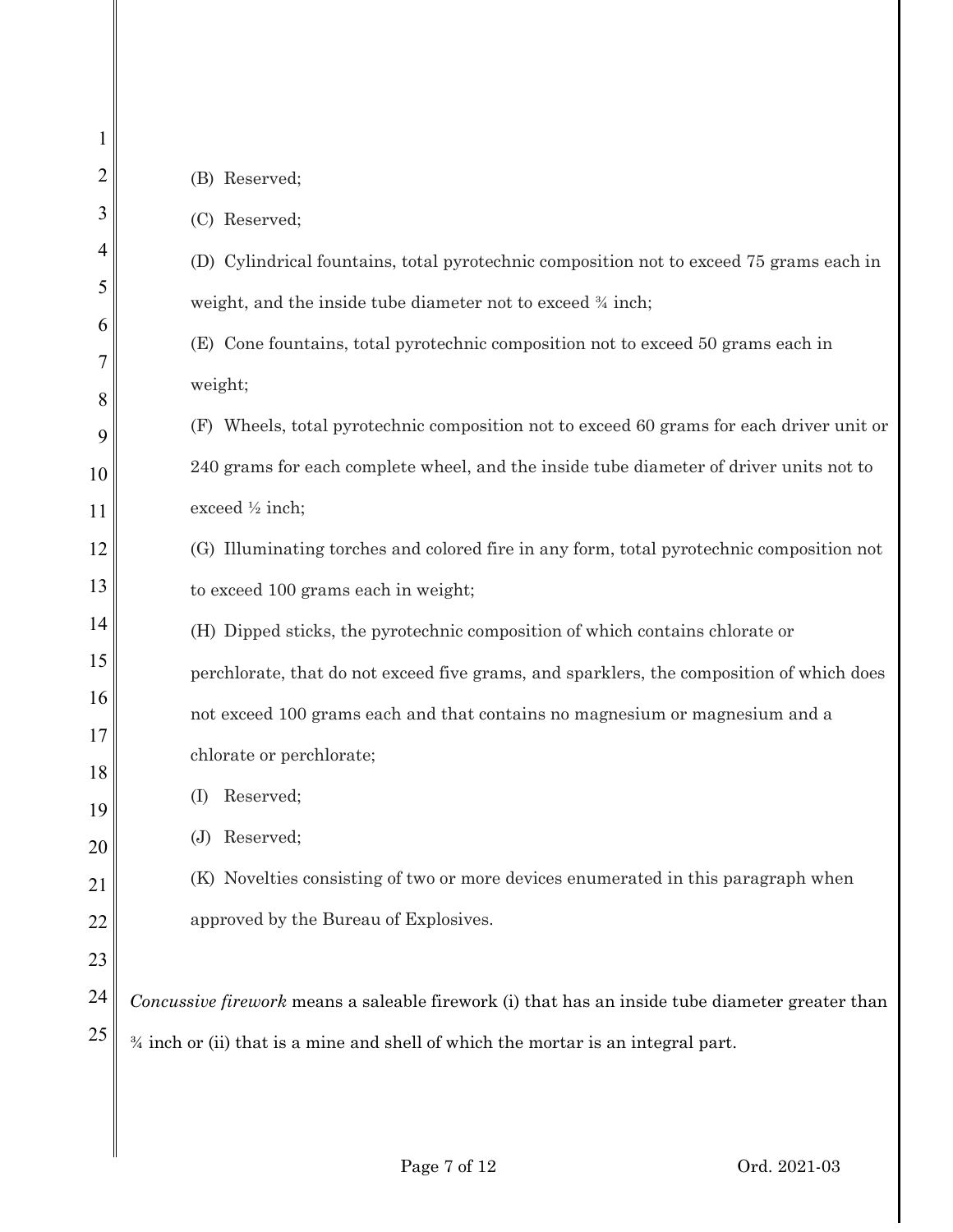| 1        |                                                                                                  |  |  |  |
|----------|--------------------------------------------------------------------------------------------------|--|--|--|
| 2        | Dangerous firework means all fireworks that are not defined as a saleable firework.              |  |  |  |
| 3        |                                                                                                  |  |  |  |
| 4        | Designated public property means publicly owned property or publically controlled property (i.e. |  |  |  |
| 5<br>6   | lease, right-of-way) in which the government, governing board, agency, department, or person     |  |  |  |
| 7        | with authority specifically identifies as eligible for use of fireworks.                         |  |  |  |
| 8        |                                                                                                  |  |  |  |
| 9        | Display means the result of igniting, detonating, or explosion of a firework.                    |  |  |  |
| 10       |                                                                                                  |  |  |  |
| 11       | <i>Fire service area</i> means the area as defined by CBJC 01.30.100.                            |  |  |  |
| 12       |                                                                                                  |  |  |  |
| 13       | Firework means a saleable (concussive, holiday, or allowable) firework or a dangerous firework.  |  |  |  |
| 14       |                                                                                                  |  |  |  |
|          |                                                                                                  |  |  |  |
| 15       | Holiday firework means a saleable firework and limited to the following:                         |  |  |  |
| 16       | (A) Roman candles, not exceeding 10 balls spaced uniformly in the tube, total                    |  |  |  |
| 17       | pyrotechnic composition not to exceed 20 grams each in weight, any inside tube                   |  |  |  |
| 18<br>19 | diameter not to exceed % inch;                                                                   |  |  |  |
| 20       | (B) Skyrockets with sticks, total pyrotechnic composition not to exceed 20 grams each            |  |  |  |
| 21       | in weight, and the inside tube diameter not to exceed $\frac{1}{2}$ inch, with the rocket sticks |  |  |  |
| 22       | being securely fastened to the tubes;                                                            |  |  |  |
| 23       | (C) Helicopter type rockets, total pyrotechnic composition not to exceed 20 grams each           |  |  |  |
| 24       | in weight, and the inside tube diameter not to exceed $\frac{1}{2}$ inch;                        |  |  |  |
| 25       | (D) Reserved;                                                                                    |  |  |  |
|          | (E) Reserved;                                                                                    |  |  |  |
|          |                                                                                                  |  |  |  |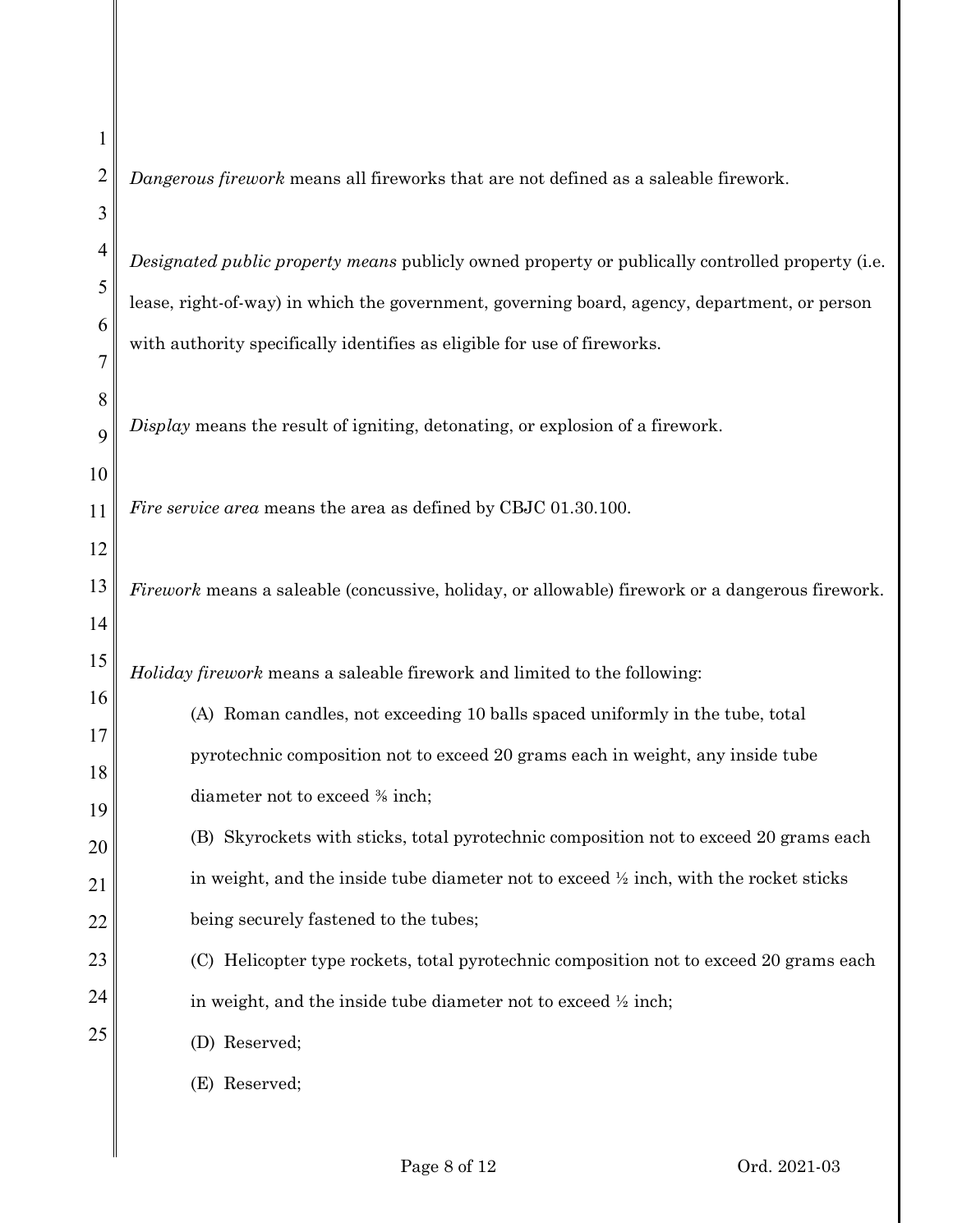| 1  |                                                                                                                                          |                                                       |                                                                                          |  |  |
|----|------------------------------------------------------------------------------------------------------------------------------------------|-------------------------------------------------------|------------------------------------------------------------------------------------------|--|--|
| 2  | (F) Reserved;                                                                                                                            |                                                       |                                                                                          |  |  |
| 3  | (G) Reserved;                                                                                                                            |                                                       |                                                                                          |  |  |
| 4  | (H) Reserved;                                                                                                                            |                                                       |                                                                                          |  |  |
| 5  | Reserved;<br>(I)                                                                                                                         |                                                       |                                                                                          |  |  |
| 6  | Firecrackers with soft casings, the external dimensions of which do not exceed one<br>(J)                                                |                                                       |                                                                                          |  |  |
| 7  |                                                                                                                                          |                                                       |                                                                                          |  |  |
| 8  | and one-half inches in length or one-quarter inch in diameter, total pyrotechnic<br>composition not to exceed two grains each in weight; |                                                       |                                                                                          |  |  |
| 9  |                                                                                                                                          |                                                       |                                                                                          |  |  |
| 10 | (K) Reserved.                                                                                                                            |                                                       |                                                                                          |  |  |
| 11 |                                                                                                                                          |                                                       |                                                                                          |  |  |
| 12 |                                                                                                                                          | New Year's and Fourth of July are defined as follows: |                                                                                          |  |  |
| 13 |                                                                                                                                          |                                                       | New Year's                                                                               |  |  |
| 14 |                                                                                                                                          | December 31                                           | $10:00$ am – midnight (14 hours)                                                         |  |  |
|    |                                                                                                                                          | January 1                                             | Midnight $-1:00$ am (1 hour), and<br>$10:00$ am $-11:59$ pm (14 hours)                   |  |  |
| 15 |                                                                                                                                          |                                                       | <b>Fourth of July</b>                                                                    |  |  |
| 16 |                                                                                                                                          | July 3                                                | $10:00$ am – midnight (14 hours)                                                         |  |  |
| 17 |                                                                                                                                          | July 4                                                | Midnight $-1:00$ am (1 hour), and<br>$10:00$ am $-11:59$ pm (14 hours)                   |  |  |
| 18 |                                                                                                                                          |                                                       |                                                                                          |  |  |
| 19 |                                                                                                                                          |                                                       | Public display means to use, ignite, detonate or explode fireworks on public property or |  |  |
| 20 | intended for a public audience.                                                                                                          |                                                       |                                                                                          |  |  |
| 21 |                                                                                                                                          |                                                       |                                                                                          |  |  |
| 22 |                                                                                                                                          |                                                       | Roaded service area means the area defined by CBJC 1.30.320.                             |  |  |
| 23 |                                                                                                                                          |                                                       |                                                                                          |  |  |
| 24 |                                                                                                                                          |                                                       |                                                                                          |  |  |
| 25 |                                                                                                                                          |                                                       | Saleable firework means a 1.4 G firework, as defined by the National Fire Protection     |  |  |
|    | Association, and, more specifically, shall include and be limited to the following:                                                      |                                                       |                                                                                          |  |  |
|    |                                                                                                                                          |                                                       |                                                                                          |  |  |
|    |                                                                                                                                          |                                                       |                                                                                          |  |  |
|    |                                                                                                                                          |                                                       |                                                                                          |  |  |

Page 9 of 12 Ord. 2021-03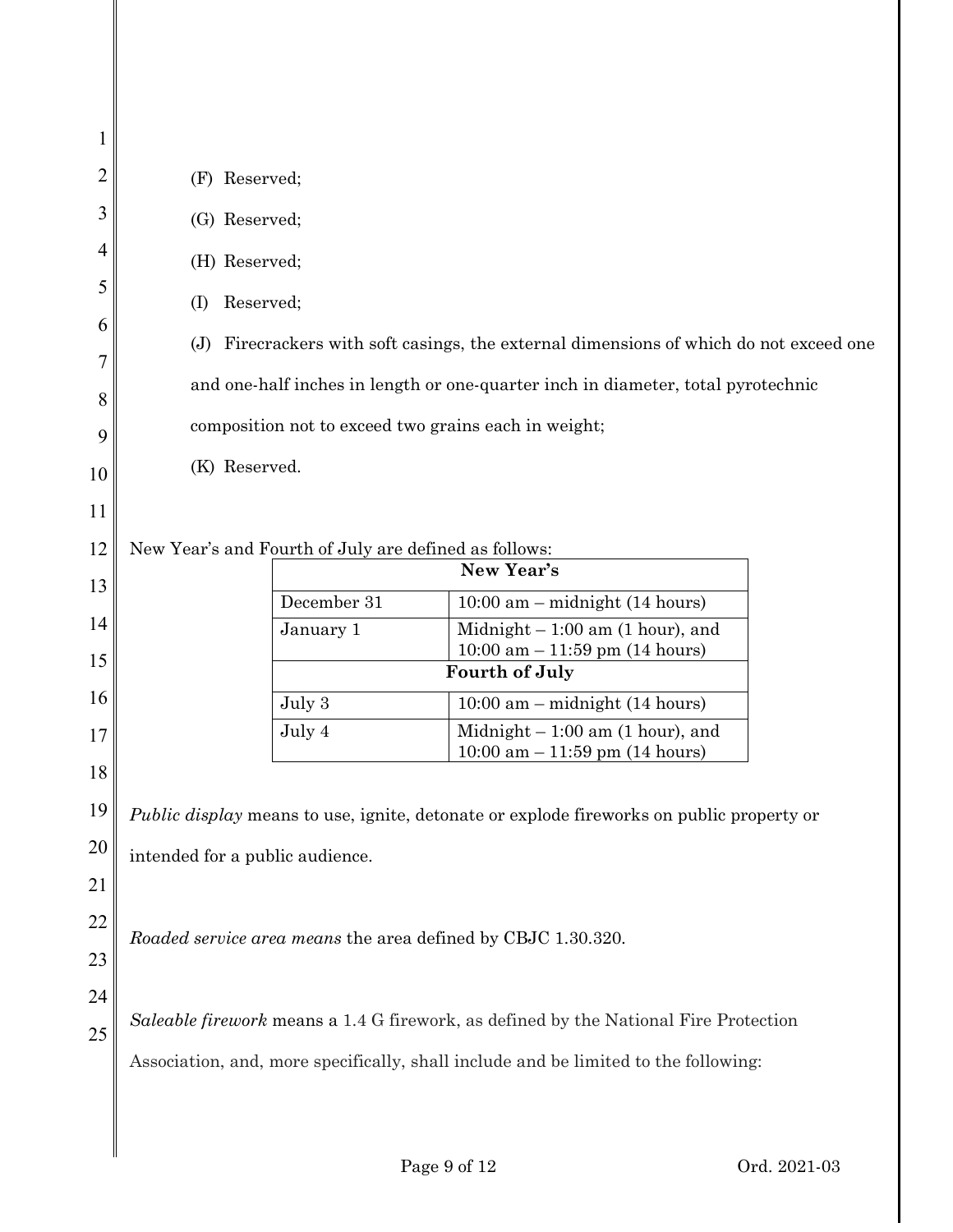1 2 3 4 5 6 7 8 9 10 11 12 13 14 15 16 17 18 19 20 21 22 23 24 25 (A) Roman candles, not exceeding 10 balls spaced uniformly in the tube, total pyrotechnic composition not to exceed 20 grams each in weight, any inside tube diameter not to exceed ⅜ inch; (B) Skyrockets with sticks, total pyrotechnic composition not to exceed 20 grams each in weight, and the inside tube diameter not to exceed  $\frac{1}{2}$  inch, with the rocket sticks being securely fastened to the tubes; (C) Helicopter type rockets, total pyrotechnic composition not to exceed 20 grams each in weight, and the inside tube diameter not to exceed ½ inch; (D) Cylindrical fountains, total pyrotechnic composition not to exceed 75 grams each in weight, and the inside tube diameter not to exceed  $\frac{3}{4}$  inch; (E) Cone fountains, total pyrotechnic composition not to exceed 50 grams each in weight; (F) Wheels, total pyrotechnic composition not to exceed 60 grams for each driver unit or 240 grams for each complete wheel, and the inside tube diameter of driver units not to exceed ½ inch; (G) Illuminating torches and colored fire in any form, total pyrotechnic composition not to exceed 100 grams each in weight; (H) Dipped sticks, the pyrotechnic composition of which contains chlorate or perchlorate, that do not exceed five grams, and sparklers, the composition of which does not exceed 100 grams each and that contains no magnesium or magnesium and a chlorate or perchlorate; (I) Mines and shells of which the mortar is an integral part, total pyrotechnic composition not to exceed 40 grams each in weight;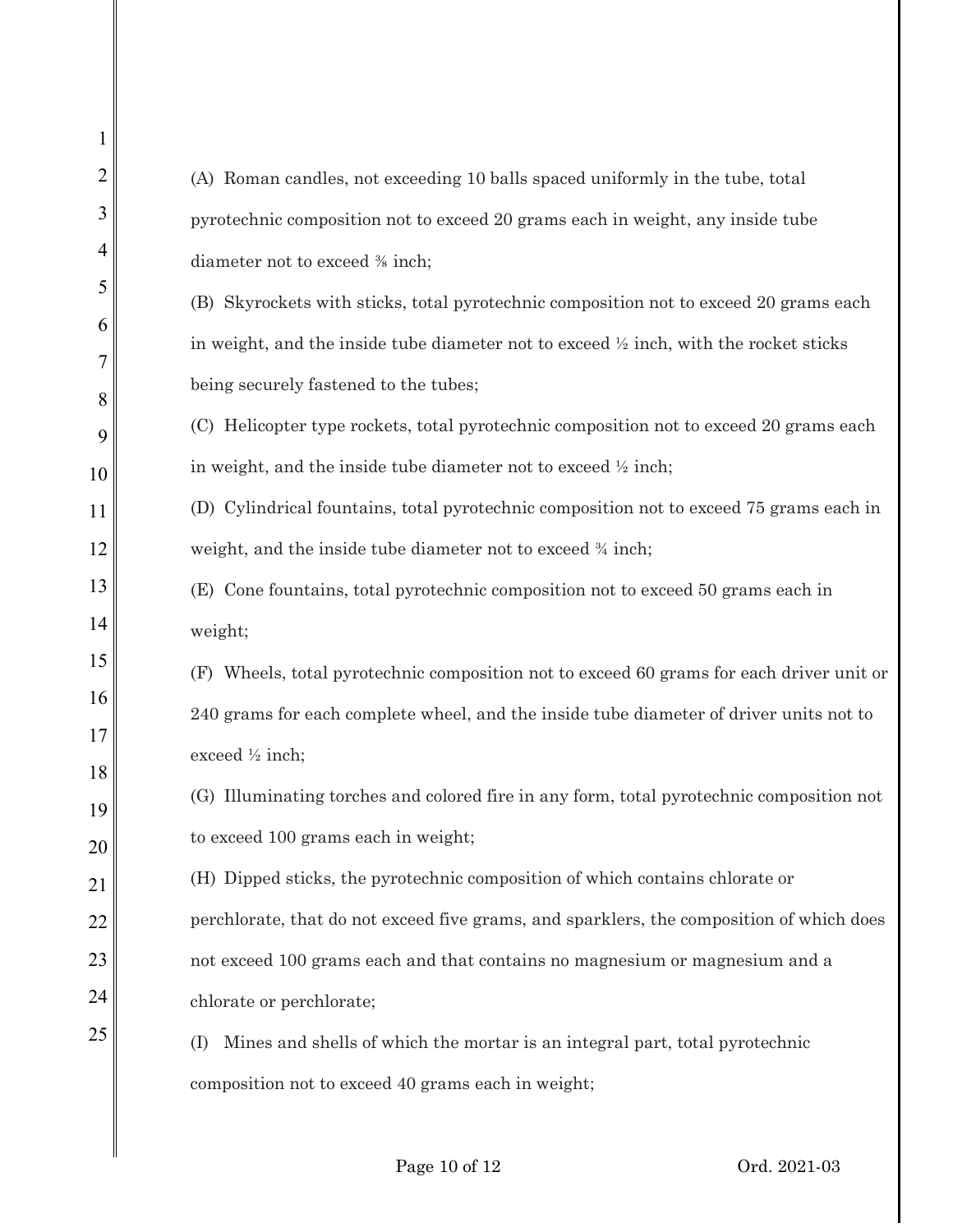| Firecrackers with soft casings, the external dimensions of which do not exceed one<br>(J)   |                                       |                                                      |                                                                                                |                                                                                |  |
|---------------------------------------------------------------------------------------------|---------------------------------------|------------------------------------------------------|------------------------------------------------------------------------------------------------|--------------------------------------------------------------------------------|--|
| and one-half inches in length or one-quarter inch in diameter, total pyrotechnic            |                                       |                                                      |                                                                                                |                                                                                |  |
|                                                                                             |                                       | composition not to exceed two grains each in weight; |                                                                                                |                                                                                |  |
|                                                                                             |                                       |                                                      |                                                                                                |                                                                                |  |
| (K) Novelties consisting of two or more devices enumerated in this paragraph when           |                                       |                                                      |                                                                                                |                                                                                |  |
| approved by the Bureau of Explosives.                                                       |                                       |                                                      |                                                                                                |                                                                                |  |
|                                                                                             |                                       |                                                      |                                                                                                |                                                                                |  |
| State licensed pyrotechnic operator means an individual who has been licensed by the Alaska |                                       |                                                      |                                                                                                |                                                                                |  |
| Department of Public Safety, Fire and Life Safety Division.                                 |                                       |                                                      |                                                                                                |                                                                                |  |
|                                                                                             |                                       |                                                      |                                                                                                |                                                                                |  |
|                                                                                             |                                       |                                                      | Use of a firework or use firework means to ignite, discharge, or attempt to ignite a firework. |                                                                                |  |
|                                                                                             | [State law reference, A.S. 18.72.100] |                                                      |                                                                                                |                                                                                |  |
|                                                                                             |                                       |                                                      |                                                                                                |                                                                                |  |
|                                                                                             |                                       |                                                      |                                                                                                |                                                                                |  |
|                                                                                             |                                       |                                                      |                                                                                                |                                                                                |  |
|                                                                                             |                                       |                                                      |                                                                                                |                                                                                |  |
|                                                                                             |                                       | schedule, is amended by adding the following:        |                                                                                                | Section 3. Amendment of Section. Section 03.30.053, Health and Sanitation fine |  |
|                                                                                             | <b>CBJC</b>                           | <b>Offense</b>                                       | No. of Offense                                                                                 | Fine                                                                           |  |
|                                                                                             | 36.80.020(a)                          | Use of firework                                      | 1 <sup>st</sup>                                                                                | \$250                                                                          |  |
|                                                                                             |                                       |                                                      | 2 <sup>nd</sup> and subseq.                                                                    | \$500 and MCA                                                                  |  |
|                                                                                             | 36.80.050(a) and (b)                  | Possession of                                        | 1 <sup>st</sup>                                                                                | \$250                                                                          |  |
|                                                                                             |                                       | fireworks                                            | 2 <sup>nd</sup> and subseq.                                                                    | \$500 and MCA                                                                  |  |
|                                                                                             | 36.80.060(a)                          | Use of fireworks<br>under influence                  | 1 <sup>st</sup>                                                                                | \$250                                                                          |  |
|                                                                                             |                                       |                                                      |                                                                                                | \$500 and MCA                                                                  |  |
|                                                                                             | 36.80.060(b)                          | Negligent use of<br>fireworks                        | 2 <sup>nd</sup> and subseq.<br>1 <sup>st</sup>                                                 | \$250                                                                          |  |